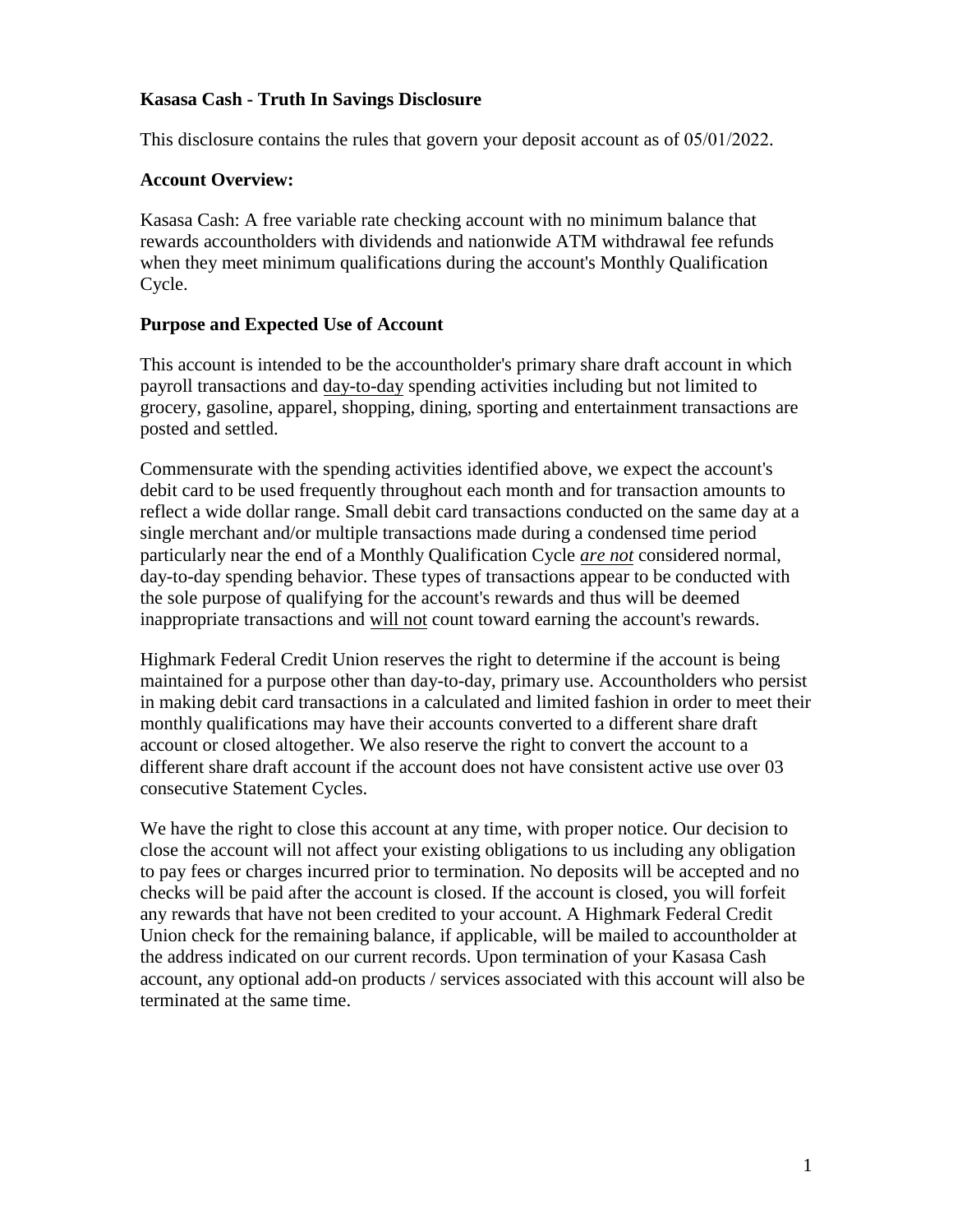## **Dividend Rate & Annual Percentage Yield (APY)**

## **Compounding & Crediting:**

Dividends will be compounded on a monthly basis. Dividends will be credited to your Kasasa Cash account on the last day of the current statement cycle. If you close your account before the dividends are credited, you will not receive the accrued dividends. Dividends begin(s) to accrue on the business day you deposit noncash items (for example, checks).

"Business Day" means a calendar day other than a Saturday or a Sunday, January 1, the third Monday in January, the third Monday in February, the last Monday in May, July 4, the first Monday in September, the second Monday in October, November 11, the fourth Thursday in November, or December 25. If January 1, July 4, November 11, or December 25 falls on a Sunday, the next Monday is not a Business Day.

"Statement Cycle" means the period of time for which Highmark Federal Credit Union provides a summary of the financial activities and transactions that post and settle to the accountholder's account.

#### **Balance Computation Method:**

We use the average daily balance method to calculate the dividends on your Kasasa Cash account. This method applies a periodic rate to the average daily balance in the account for the period. The average daily balance is calculated by adding the principal in the account for each day of the period and dividing that figure by the number of days in the period. The period we use is the Statement Cycle.

#### • **Dividend Rate & Annual Percentage Yield:**

When your Kasasa Cash account qualifications are met during a Monthly Qualification Cycle average daily balances up to and including \$10,000 in your Kasasa Cash account earn a dividend rate of 2.50% resulting in an APY of 2.50%; and average daily balances over \$10,000 earn a dividend rate of 0.25% on the portion of the average daily balance over 0.25% resulting in a range from 0.45% to 2.50%blended APY depending on the account's average daily balance.

When Kasasa Cash qualifications are not met, ATM withdrawal fees are not refunded and the dividend rate earned on the entire average daily balance in the account will be 0.05% resulting in an APY of 0.05%;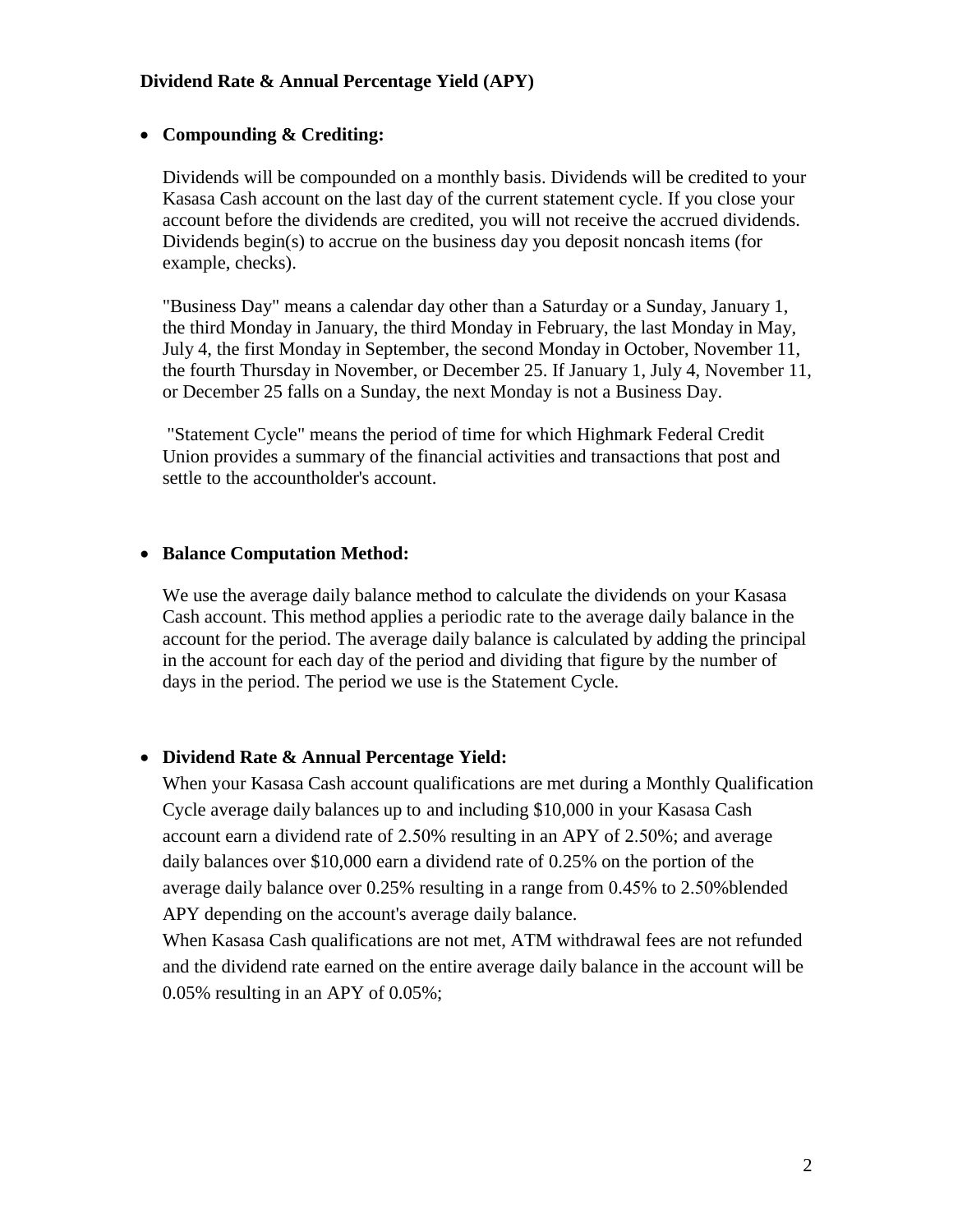# **Qualification Information:**

To earn your rewards, the following enrollments must be in place and all transactions and activities must post and settle to your Kasasa Cash account during each Monthly Qualification Cycle:

- At least 01 direct deposit, ACH credit, or ACH payment transaction(s)
- At least 12 PIN-based / signature-based debit card purchases
- Be enrolled in and have agreed to receive e-statements rather than paper statements
- Maintain a valid email address on record with credit union

Account transactions and activities may take one or more days to post and settle to the account and all must do so during the Monthly Qualification Cycle in order to qualify for the account's rewards.

The following activities do not count toward earning account rewards: ATM-processed transactions, transfers between accounts, debit card purchases processed by merchants and received by our credit union as ATM transactions, PIN-based, signature based transactions, non-retail payment transactions and purchases made with debit cards not issued by our credit union. Transactions bundled together by merchants and received by our institution as a single transaction count as a single transaction for the purpose of earning account rewards.

"Monthly Qualification Cycle" means the current statement cycle.

"Statement Cycle" means the period of time for which our credit union provides a summary of the financial activities and transactions that post and settle to the accountholder's account.

# **Reward Information:**

When your Kasasa Cash account qualifications are met during a Monthly Qualification Cycle, average daily balances up to and including \$10,000 in your Kasasa Cash account earn a dividend rate of 2.50% resulting in an APY of 2.50%; and average daily balances over \$10,000 earn a dividend rate of 0.25% on the portion of the average daily balance over 0.25% resulting in a range from 0.45% to 2.50% blended APY depending on the account's average daily balance.

You will receive reimbursements up to \$20.00 for nationwide ATM withdrawal fees incurred within your Kasasa Cash account during the Monthly Qualification Cycle in which you qualified.

When your Kasasa Cash qualifications are not met, the dividend rate earned on the account's entire average daily balance will be 0.05% resulting in a non-compounding annual percentage yield of 0.05% and ATM withdrawal fees are not refunded.

Dividends will be credited to your Kasasa Cash account on the last day of the current statement cycle.